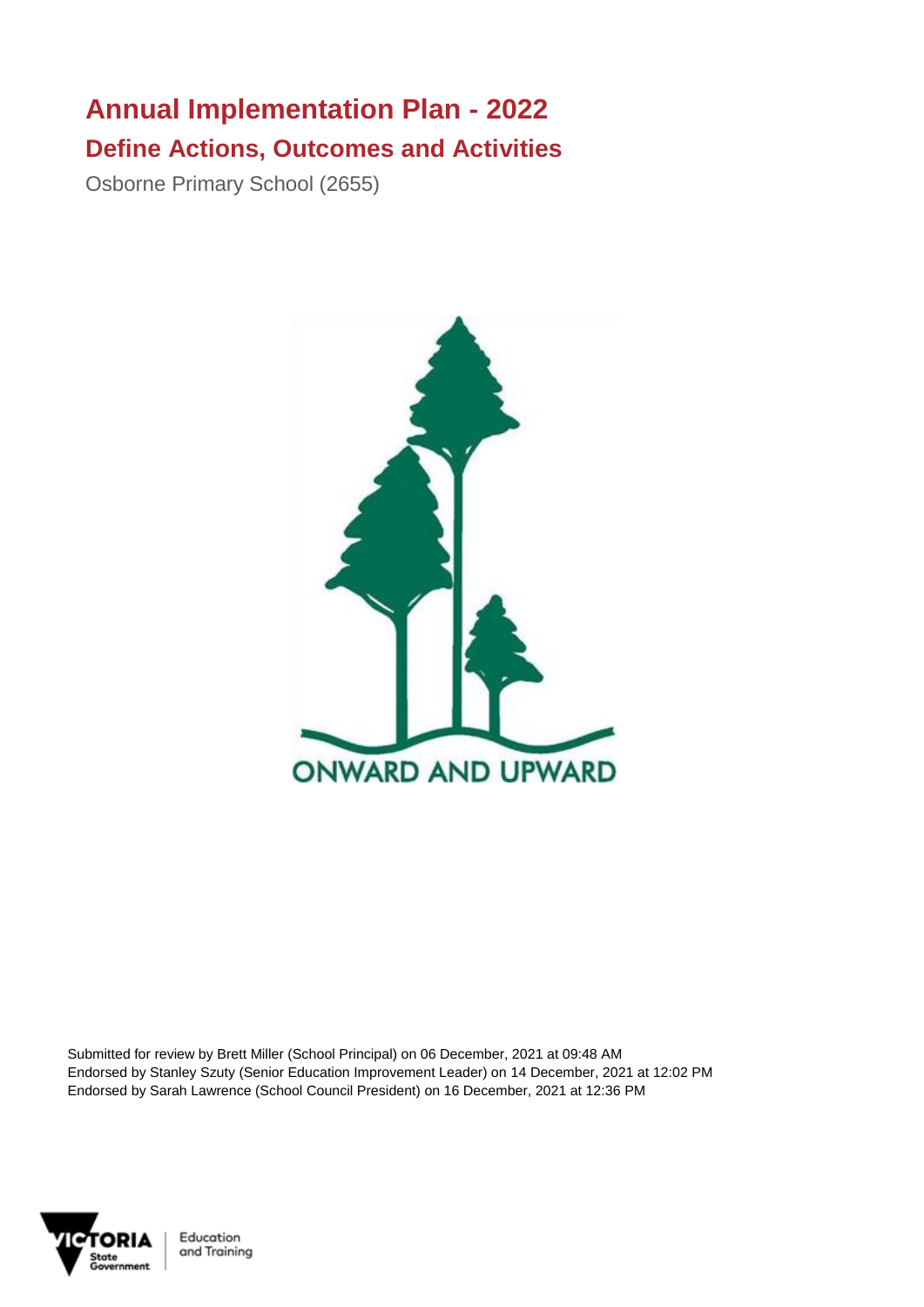## **Define Actions, Outcomes and Activities**

| Goal 1                                      | <b>2022 Priorities Goal</b><br>Some of our students have thrived in the remote learning environment, others have maintained their learning progress, and some<br>need extra learning and wellbeing support despite the best efforts of their teachers and families. In 2022 we will continue to focus on<br>student learning - with an increased focus on numeracy - and student wellbeing through the 2022 Priorities Goal, a learning Key<br>Improvement Strategy and a wellbeing Key Improvement Strategy. We will teach and support each student at their point of need and<br>in line with FISO. |
|---------------------------------------------|-------------------------------------------------------------------------------------------------------------------------------------------------------------------------------------------------------------------------------------------------------------------------------------------------------------------------------------------------------------------------------------------------------------------------------------------------------------------------------------------------------------------------------------------------------------------------------------------------------|
| 12 Month Target 1.1                         | All student data will be analyzed to determine the point of need for each student. This data will determine which level of tiered<br>response the students require to best support their learning, especially in the area of numeracy.<br>A tiered response to Mental Health will be implemented and all students will receive the appropriate support.                                                                                                                                                                                                                                               |
| KIS <sub>1</sub><br>Priority 2022 Dimension | Learning - Support both those who need extra support and those who have thrived to continue to extend their learning, especially in<br>numeracy                                                                                                                                                                                                                                                                                                                                                                                                                                                       |
| <b>Actions</b>                              | Develop a multi-tiered response to meet students' individual learning needs.                                                                                                                                                                                                                                                                                                                                                                                                                                                                                                                          |
| <b>Outcomes</b>                             | Students:<br>- in need of targeted academic support or intervention will be identified and supported<br>- will be provided with the necessary adjustments that respond to their specific learning needs<br>Teachers (including Tutors):<br>- will plan for differentiated teaching and learning to meet individual student needs<br>- will provide targeted academic support to students<br>Leaders:<br>will support teaching staff to build assessment and differentiation practices through clear processes and professional learning                                                               |
| <b>Success Indicators</b>                   | Early Indicators:<br>- Curriculum documentation will show plans for differentiation.<br>- Notes from TLI meetings will show plans to support individual students' learning needs.<br>- Student IEP's will describe adjustments to meet their needs, and implementation, monitoring and evaluation will be observed.<br>Late Indicators:<br>- Victorian Curriculum judgments will show growth in learning.<br>- SSS factors: instructional leadership, collective efficacy<br>- AtoSS factors: stimulated learning, advocate at school                                                                 |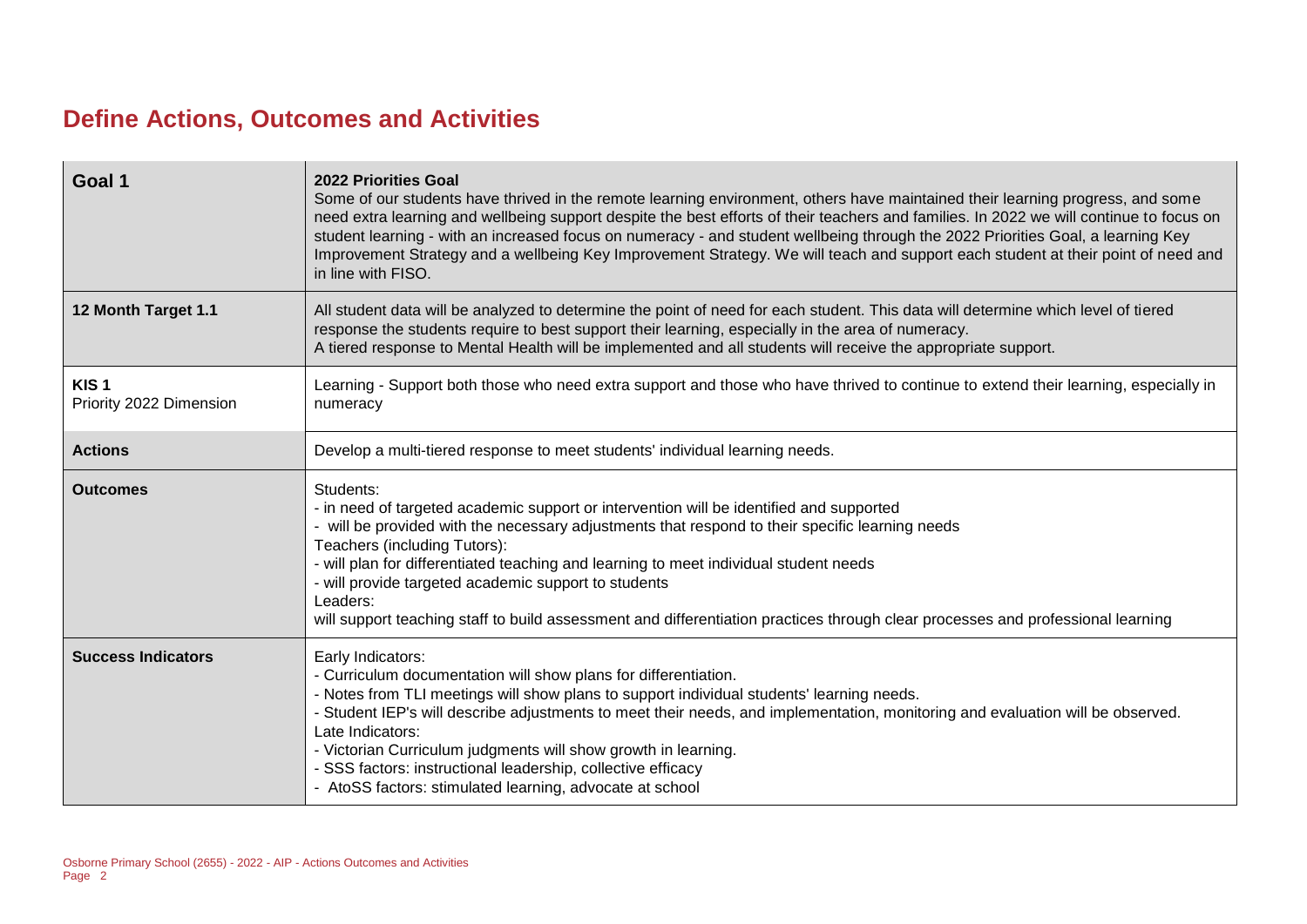| <b>Activities and Milestones</b>                                                                                                | <b>People Responsible</b>               | Is this a PL<br><b>Priority</b> | When                             | <b>Funding Streams</b>                                                                                                                                                                                                                 |
|---------------------------------------------------------------------------------------------------------------------------------|-----------------------------------------|---------------------------------|----------------------------------|----------------------------------------------------------------------------------------------------------------------------------------------------------------------------------------------------------------------------------------|
| Explore the research behind multi-tiered systems of support and<br>develop a response model that meets the needs of the school. | $\triangleright$ Leading Teacher(s)     | $\Box$ PLP<br>Priority          | from:<br>Term 1<br>to:<br>Term 4 | \$0.00<br>$\Box$ Equity funding will<br>be used<br>$\Box$ Disability Inclusion<br>Tier 2 Funding will be<br>used<br>$\Box$ Schools Mental<br><b>Health Menu items</b><br>will be used which<br>may include DET<br>funded or free items |
| Develop a shared PDP goal focusing on assessment and<br>differentiation                                                         | $\overline{\mathbf{M}}$ Leadership Team | $\Box$ PLP<br>Priority          | from:<br>Term 1<br>to:<br>Term 1 | \$0.00<br>$\Box$ Equity funding will<br>be used<br>$\Box$ Disability Inclusion<br>Tier 2 Funding will be<br>used<br>$\Box$ Schools Mental<br>Health Menu items<br>will be used which<br>may include DET<br>funded or free items        |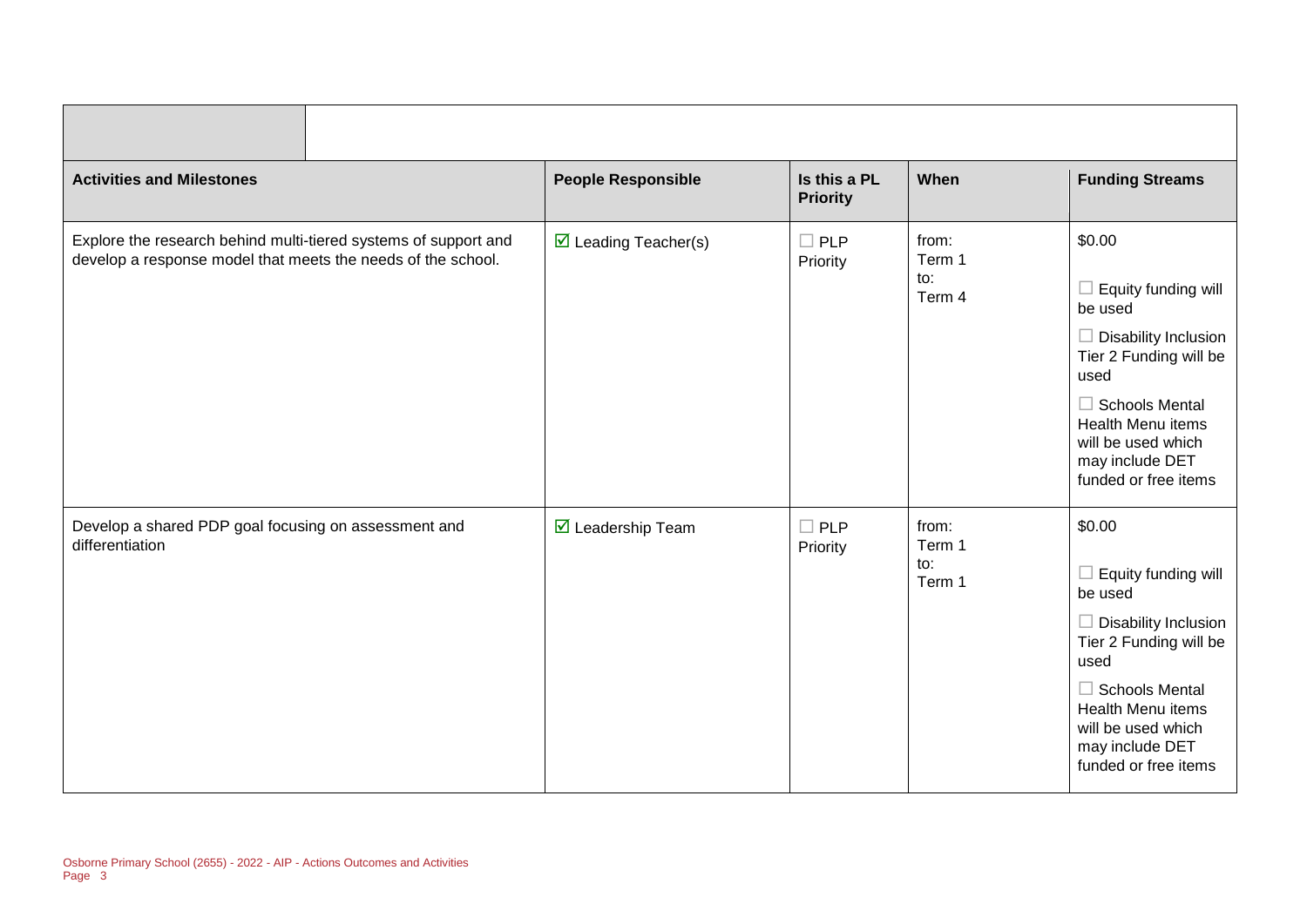| Develop a professional learning plan that supports staff to identify<br>and meet students' individual learning needs, in particular students<br>with disabilities. |                                                                                                                                       | $\boxtimes$ Allied Health<br>$\triangleright$ Assistant Principal       | $\overline{M}$ PLP<br>Priority | from:<br>Term 1<br>to:<br>Term 4 | \$0.00<br>Equity funding will<br>be used<br>$\Box$ Disability Inclusion<br>Tier 2 Funding will be<br>used<br>$\Box$ Schools Mental<br><b>Health Menu items</b><br>will be used which<br>may include DET<br>funded or free items |
|--------------------------------------------------------------------------------------------------------------------------------------------------------------------|---------------------------------------------------------------------------------------------------------------------------------------|-------------------------------------------------------------------------|--------------------------------|----------------------------------|---------------------------------------------------------------------------------------------------------------------------------------------------------------------------------------------------------------------------------|
| Review and update IEPs for selected students                                                                                                                       |                                                                                                                                       | $\overline{\mathsf{d}}$ All Staff                                       | $\square$ PLP<br>Priority      | from:<br>Term 1<br>to:<br>Term 4 | \$0.00<br>Equity funding will<br>be used<br>Disability Inclusion<br>Tier 2 Funding will be<br>used<br>$\Box$ Schools Mental<br><b>Health Menu items</b><br>will be used which<br>may include DET<br>funded or free items        |
| KIS <sub>2</sub><br>Priority 2022 Dimension                                                                                                                        | Wellbeing - Effectively mobilise available resources to support students' wellbeing and mental health, especially the most vulnerable |                                                                         |                                |                                  |                                                                                                                                                                                                                                 |
| <b>Actions</b>                                                                                                                                                     |                                                                                                                                       | Establish a multi-tiered response model to support students' wellbeing. |                                |                                  |                                                                                                                                                                                                                                 |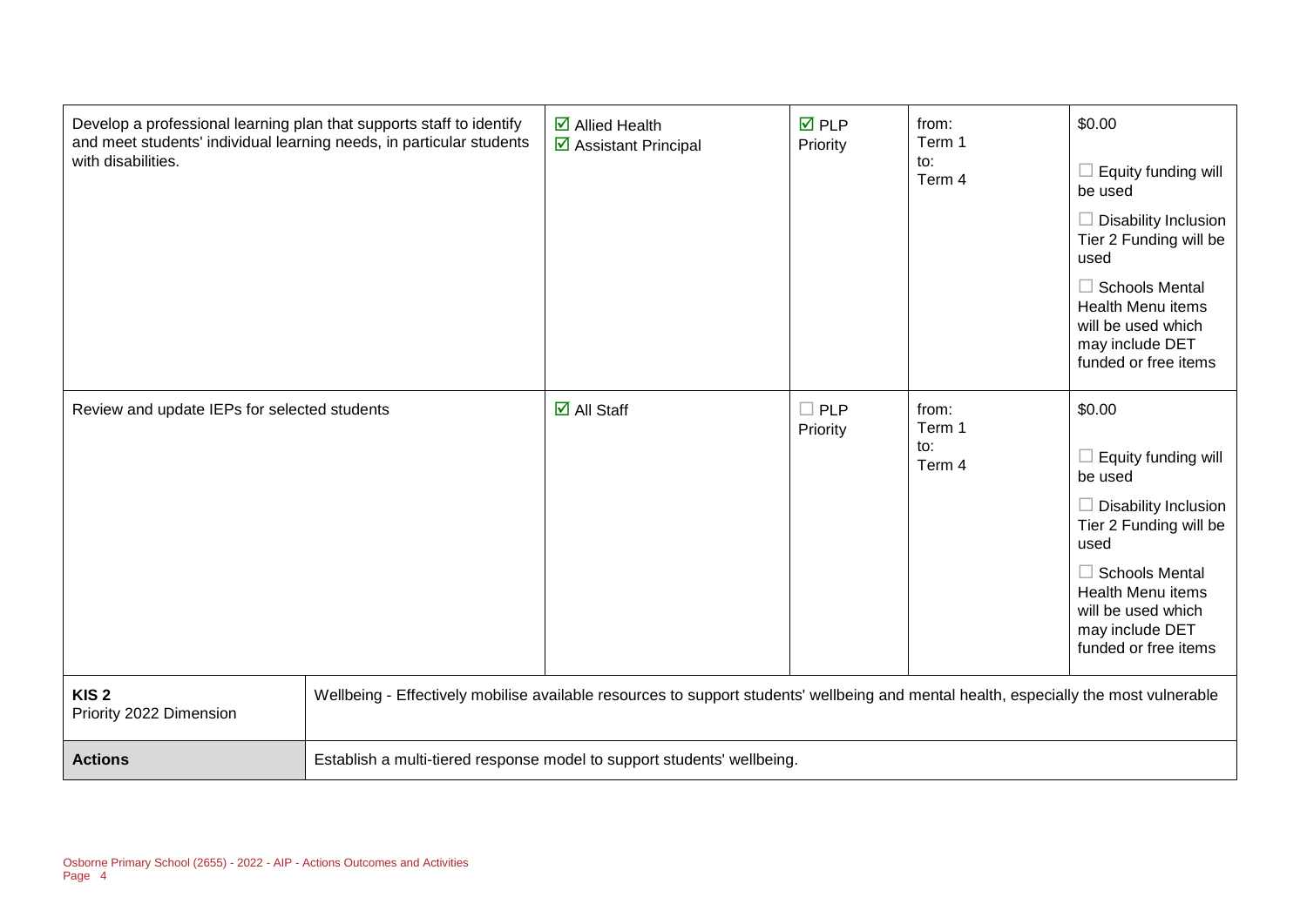| <b>Outcomes</b>                                                                                     | Students:<br>- will be able to explain what positive mental health means and where they can seek support at school<br>- will report improved mental heath<br>Teachers:<br>- will plan for and implement social and emotional learning within all curriculum areas<br>- will be able to recognise, respond to and refer students' mental health needs<br>Leaders:<br>- will support the continuous development, documentation and revision of a multi-tiered response model to mental health                                                                                |                           |                                 |                                  |                                                                                                                                                                                                                                 |
|-----------------------------------------------------------------------------------------------------|----------------------------------------------------------------------------------------------------------------------------------------------------------------------------------------------------------------------------------------------------------------------------------------------------------------------------------------------------------------------------------------------------------------------------------------------------------------------------------------------------------------------------------------------------------------------------|---------------------------|---------------------------------|----------------------------------|---------------------------------------------------------------------------------------------------------------------------------------------------------------------------------------------------------------------------------|
| <b>Success Indicators</b>                                                                           | Early Indicators:<br>- policies and programs will show documentation of multi-tiered response model<br>- curriculum documentation will show plans for social and emotional learning<br>Student support resources displayed around the school will show how students can seek support<br>Late Indicators:<br>- Victorian Curriculum: Personal and Social Capability<br>- SSS factors: Instructional Leadership, collective efficacy, trust in colleagues<br>- AtoSS factors: sense of connectedness, emotional awareness and regulation, psychological distress, resilience |                           |                                 |                                  |                                                                                                                                                                                                                                 |
| <b>Activities and Milestones</b>                                                                    |                                                                                                                                                                                                                                                                                                                                                                                                                                                                                                                                                                            | <b>People Responsible</b> | Is this a PL<br><b>Priority</b> | When                             | <b>Funding Streams</b>                                                                                                                                                                                                          |
| Develop strategies for students who exhibit high levels of<br>absenteeism due to wellbeing concerns |                                                                                                                                                                                                                                                                                                                                                                                                                                                                                                                                                                            | ☑ Assistant Principal     | $\Box$ PLP<br>Priority          | from:<br>Term 1<br>to:<br>Term 4 | \$0.00<br>Equity funding will<br>be used<br><b>Disability Inclusion</b><br>Tier 2 Funding will be<br>used<br><b>Schools Mental</b><br><b>Health Menu items</b><br>will be used which<br>may include DET<br>funded or free items |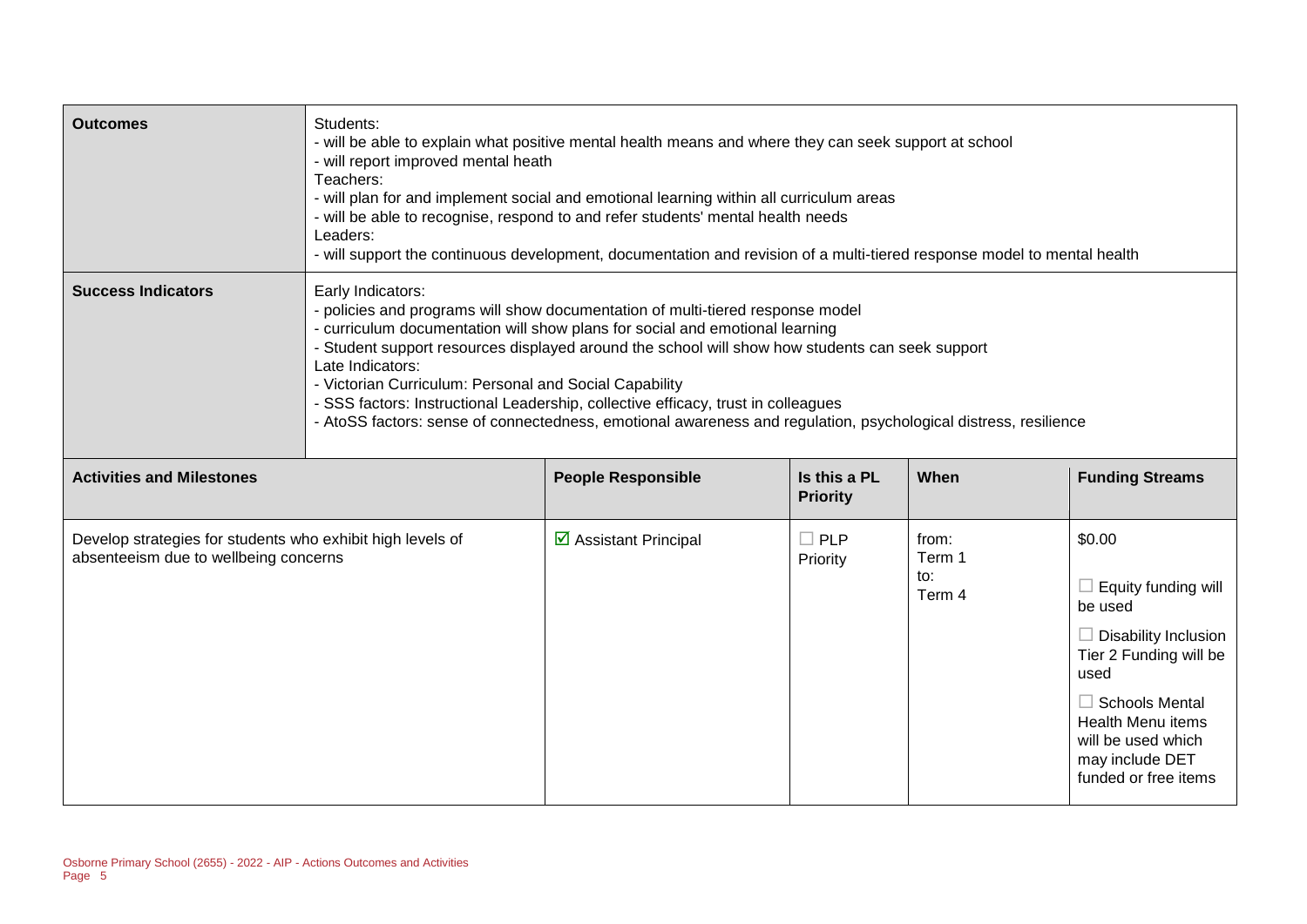| Ensure all staff develop an understanding of trauma informed<br>practices                                                                                                         | $\overline{\mathbf{M}}$ Leadership Team<br>$\overline{\mathbf{y}}$ Leading Teacher(s)<br>$\triangleright$ Learning Specialist(s)<br>$\overline{\mathbf{M}}$ Wellbeing Team | $\overline{M}$ PLP<br>Priority | from:<br>Term 1<br>to:<br>Term 4 | \$0.00<br>Equity funding will<br>be used<br>Disability Inclusion<br>Tier 2 Funding will be<br>used<br>$\Box$ Schools Mental<br><b>Health Menu items</b><br>will be used which<br>may include DET<br>funded or free items        |
|-----------------------------------------------------------------------------------------------------------------------------------------------------------------------------------|----------------------------------------------------------------------------------------------------------------------------------------------------------------------------|--------------------------------|----------------------------------|---------------------------------------------------------------------------------------------------------------------------------------------------------------------------------------------------------------------------------|
| Develop and document policies and processes to enable a multi-<br>tiered response model to support student wellbeing, including how<br>student data will be collected and managed | $\triangleright$ Assistant Principal<br>$\triangledown$ Leading Teacher(s)<br>$\triangledown$ Wellbeing Team                                                               | $\Box$ PLP<br>Priority         | from:<br>Term 1<br>to:<br>Term 4 | \$0.00<br>Equity funding will<br>be used<br>$\Box$ Disability Inclusion<br>Tier 2 Funding will be<br>used<br>$\Box$ Schools Mental<br><b>Health Menu items</b><br>will be used which<br>may include DET<br>funded or free items |
| Develop a professional learning plan, which may include<br>Foundation resources from the Schools Mental Health Menu                                                               | $\triangleright$ Leadership Team                                                                                                                                           | $\overline{M}$ PLP<br>Priority | from:<br>Term 1<br>to:<br>Term 4 | \$0.00<br>Equity funding will<br>be used                                                                                                                                                                                        |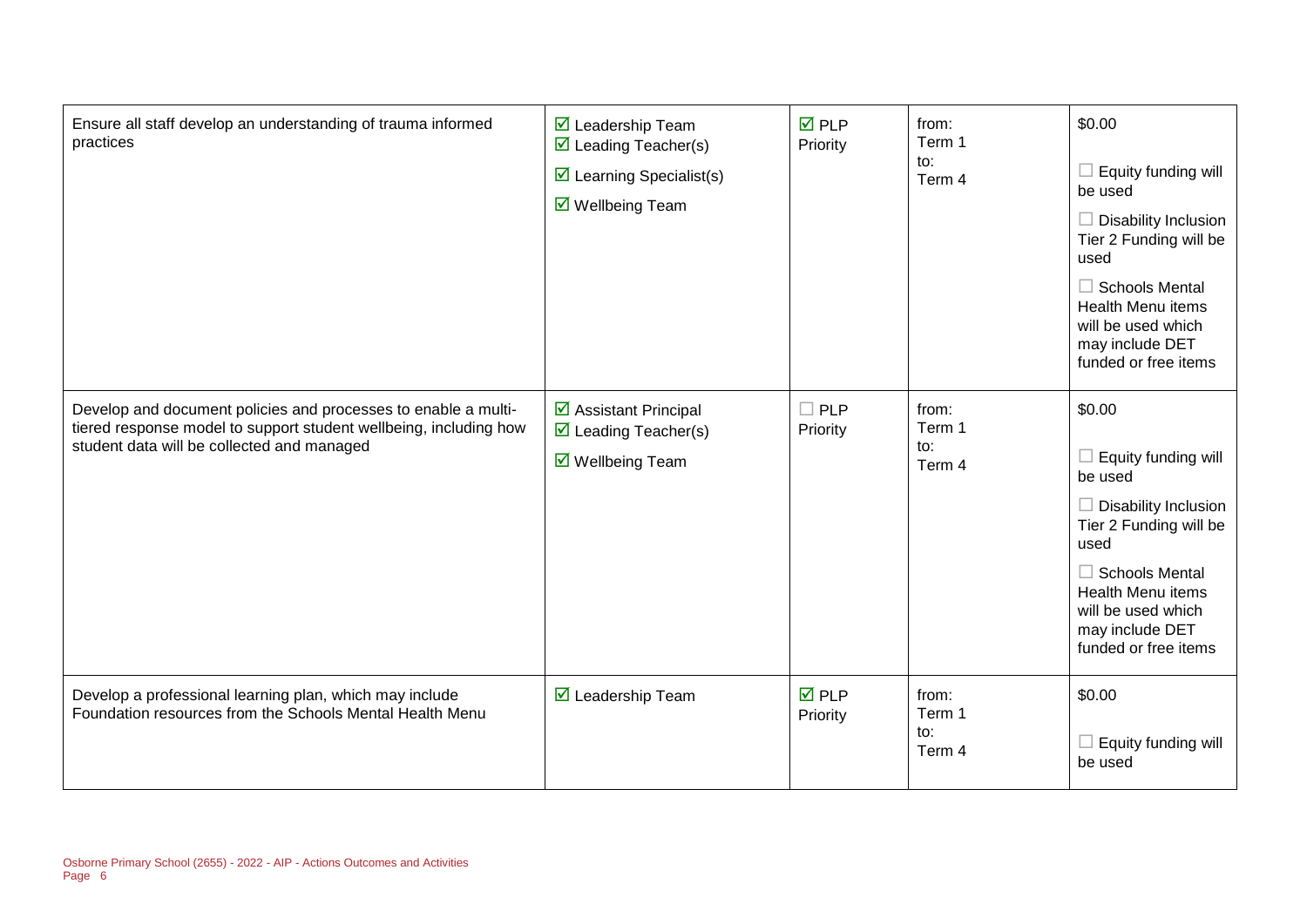|                                                         |                                                                                                                                                                                           |                                                                                                                               |  |  | $\Box$ Disability Inclusion<br>Tier 2 Funding will be<br>used<br>$\Box$ Schools Mental<br><b>Health Menu items</b><br>will be used which<br>may include DET<br>funded or free items |
|---------------------------------------------------------|-------------------------------------------------------------------------------------------------------------------------------------------------------------------------------------------|-------------------------------------------------------------------------------------------------------------------------------|--|--|-------------------------------------------------------------------------------------------------------------------------------------------------------------------------------------|
| Goal 2                                                  |                                                                                                                                                                                           | To improve literacy outcomes for all students with a focus on Reading and Writing.                                            |  |  |                                                                                                                                                                                     |
| 12 Month Target 2.1                                     | - 26% in Writing<br>- 54% in Reading                                                                                                                                                      | To increase the percentage of Year 5 students in the top two NAPLAN bands to:                                                 |  |  |                                                                                                                                                                                     |
| 12 Month Target 2.2                                     | To increase the percentage of students achieving high growth in NAPLAN to:<br>- 29% in Writing<br>- 32% in Reading                                                                        |                                                                                                                               |  |  |                                                                                                                                                                                     |
| 12 Month Target 2.3                                     | To improve the alignment of teacher judgments with NAPLAN to:<br>- 15% for Writing (green line to green line)<br>- 10% for Reading (green line to green line                              |                                                                                                                               |  |  |                                                                                                                                                                                     |
| 12 Month Target 2.4                                     | In Progressive Achievement Tests (PAT) Reading to:<br>- 85% of Year 2 students to reach a stanine score of 5 or above.<br>-85% of Year 4 students to reach a stanine score of 5 or above. |                                                                                                                               |  |  |                                                                                                                                                                                     |
| KIS <sub>1</sub><br><b>Building practice excellence</b> | Build the capacity of team leaders and team members to engage in the work of collaborative professional learning teams. (BPE)                                                             |                                                                                                                               |  |  |                                                                                                                                                                                     |
| <b>Actions</b>                                          | Build and strengthen the capacity of all leaders.                                                                                                                                         |                                                                                                                               |  |  |                                                                                                                                                                                     |
| <b>Outcomes</b>                                         | Students:<br>Teachers:                                                                                                                                                                    | will be able to identify their individual point of learning and be supported, guided and challenged to reach their potential. |  |  |                                                                                                                                                                                     |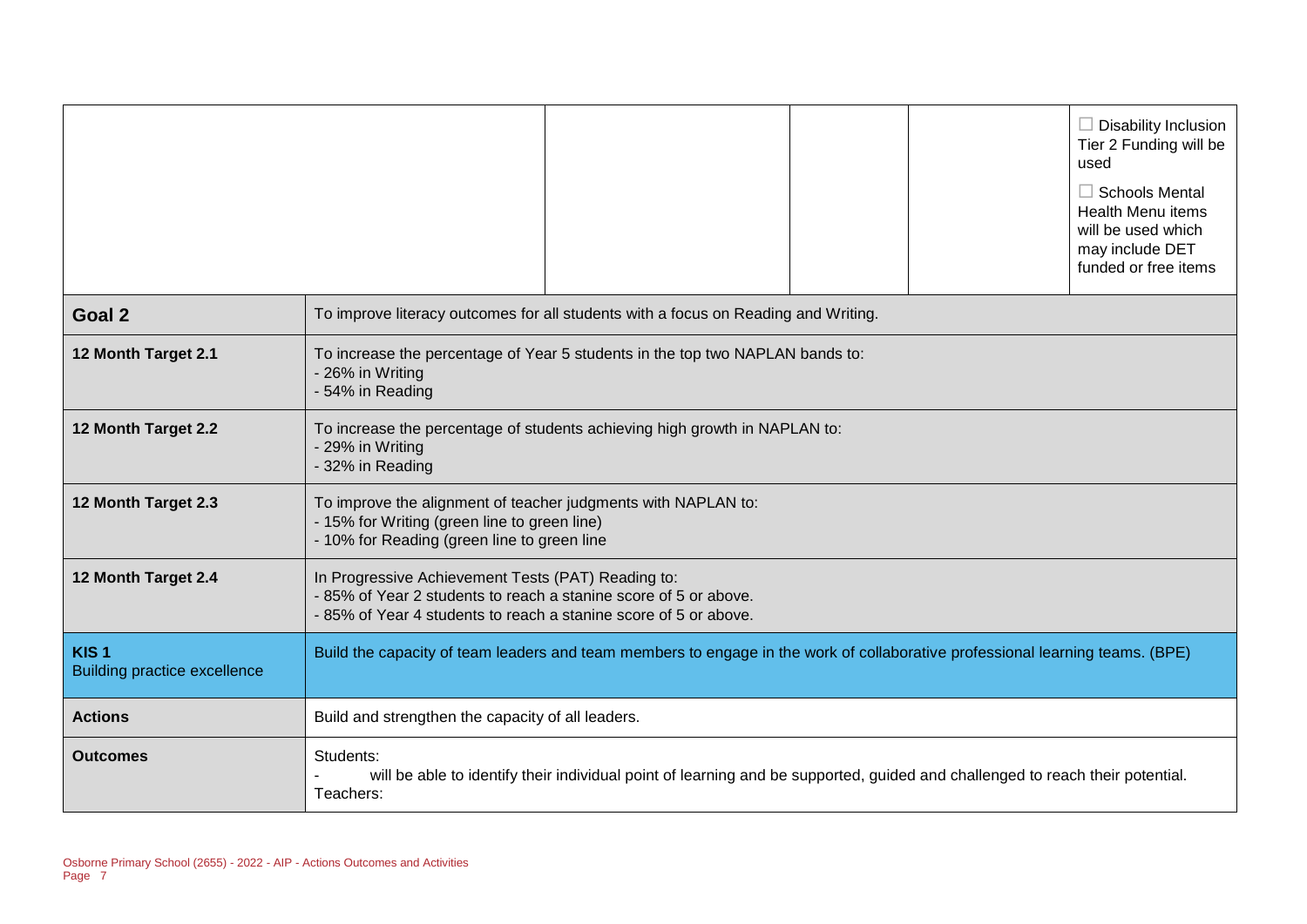|                                                                                                                               | will consistently implement a range of assessment methods and tools to monitor student learning progress.<br>will utilise a range of strategies that support differentiation within the classroom.<br>Leaders:<br>will provide professional development and support for teachers to develop their capacity in understanding a mulit-tiered<br>approach to learning<br>will provide professional development and support for teachers to develop their capacity in the effective use of data for<br>differentiation. |                           |                                 |                                  |                                                                                                                                                                                                                                                       |
|-------------------------------------------------------------------------------------------------------------------------------|---------------------------------------------------------------------------------------------------------------------------------------------------------------------------------------------------------------------------------------------------------------------------------------------------------------------------------------------------------------------------------------------------------------------------------------------------------------------------------------------------------------------|---------------------------|---------------------------------|----------------------------------|-------------------------------------------------------------------------------------------------------------------------------------------------------------------------------------------------------------------------------------------------------|
| <b>Success Indicators</b>                                                                                                     | Early Indicators:<br>- Curriculum documentation will show differentiation<br>- Data discussions will be evidenced in team planning minutes<br>Late Indicators:<br>- Victorian Curriculum judgments will show growth in learning.<br>- NAPLAN teacher Judgment alignment<br>- SSS: Collective Efficacy<br>- AtoSS: Stimulated Learning                                                                                                                                                                               |                           |                                 |                                  |                                                                                                                                                                                                                                                       |
| <b>Activities and Milestones</b>                                                                                              |                                                                                                                                                                                                                                                                                                                                                                                                                                                                                                                     | <b>People Responsible</b> | Is this a PL<br><b>Priority</b> | When                             | <b>Funding Streams</b>                                                                                                                                                                                                                                |
| The provision of targeted intervention for students deemed at risk<br>in the areas of reading, writing, phonics and spelling. |                                                                                                                                                                                                                                                                                                                                                                                                                                                                                                                     | ☑ Literacy Support        | $\Box$ PLP<br>Priority          | from:<br>Term 1<br>to:<br>Term 4 | \$53,423.00<br>$\triangleright$ Equity funding will<br>be used<br><b>Disability Inclusion</b><br>Tier 2 Funding will be<br>used<br>$\Box$ Schools Mental<br><b>Health Menu items</b><br>will be used which<br>may include DET<br>funded or free items |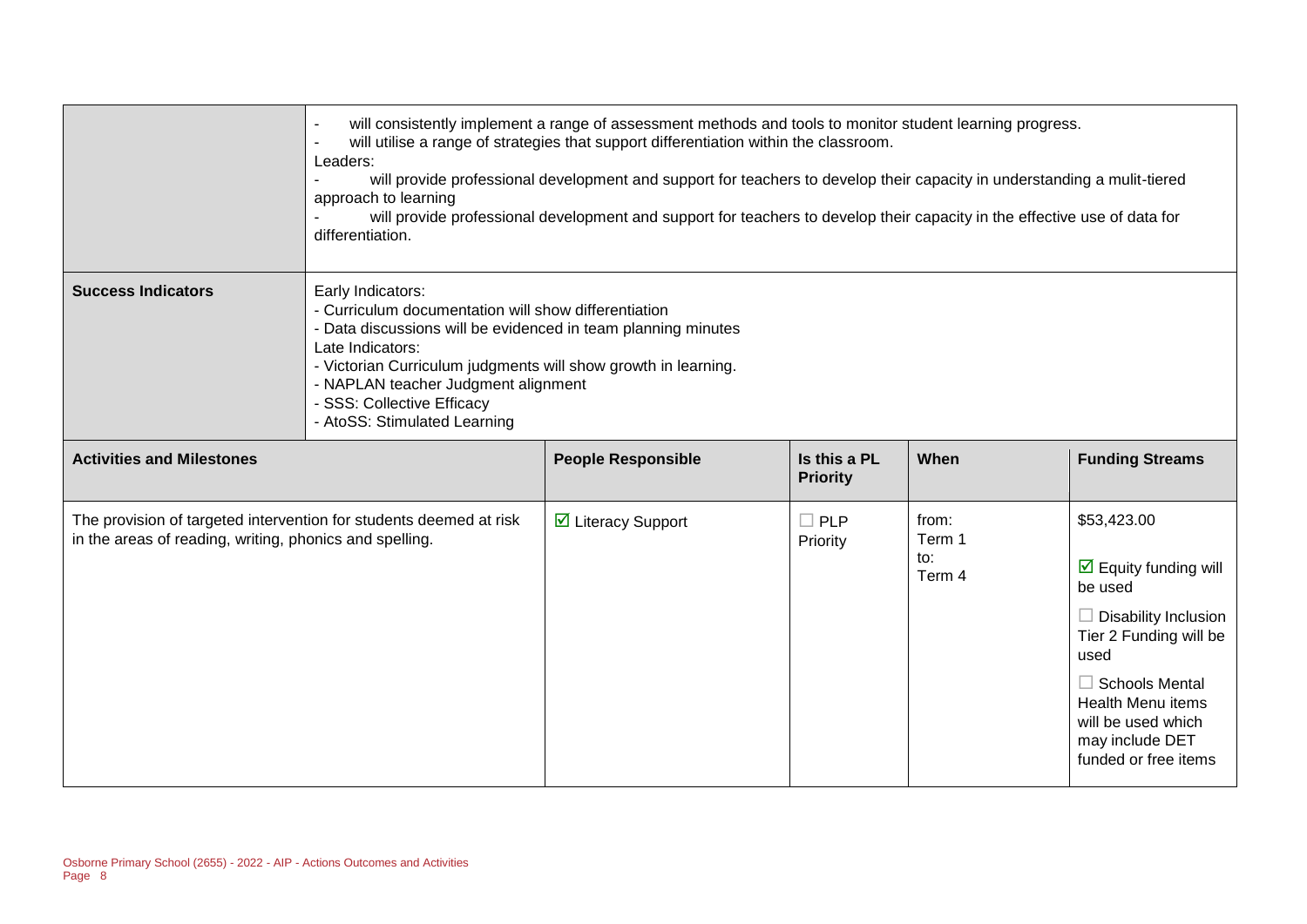| All staff complete professional learning workshops on analysing<br>and using data effectively.                                                                       | $\triangleright$ Leading Teacher(s)<br>$\triangleright$ Learning Specialist(s) | $\overline{M}$ PLP<br>Priority | from:<br>Term 1<br>to:<br>Term 4 | \$0.00<br>Equity funding will<br>be used<br><b>Disability Inclusion</b><br>Tier 2 Funding will be<br>used<br>$\Box$ Schools Mental<br><b>Health Menu items</b><br>will be used which<br>may include DET<br>funded or free items |
|----------------------------------------------------------------------------------------------------------------------------------------------------------------------|--------------------------------------------------------------------------------|--------------------------------|----------------------------------|---------------------------------------------------------------------------------------------------------------------------------------------------------------------------------------------------------------------------------|
| Plan and deliver whole school professional development about the<br>literacy learning progressions.                                                                  | $\triangleright$ Learning Specialist(s)                                        | $\overline{M}$ PLP<br>Priority | from:<br>Term 1<br>to:<br>Term 4 | \$0.00<br>Equity funding will<br>be used<br>$\Box$ Disability Inclusion<br>Tier 2 Funding will be<br>used<br>$\Box$ Schools Mental<br><b>Health Menu items</b><br>will be used which<br>may include DET<br>funded or free items |
| Plan and implement whole school professional development about<br>the implementation of a multi-tiered approach in the classroom with<br>a focus on differentiation. | $\triangleright$ Leading Teacher(s)<br>$\triangleright$ Learning Specialist(s) | $\overline{M}$ PLP<br>Priority | from:<br>Term 1<br>to:<br>Term 4 | \$0.00<br>Equity funding will<br>be used                                                                                                                                                                                        |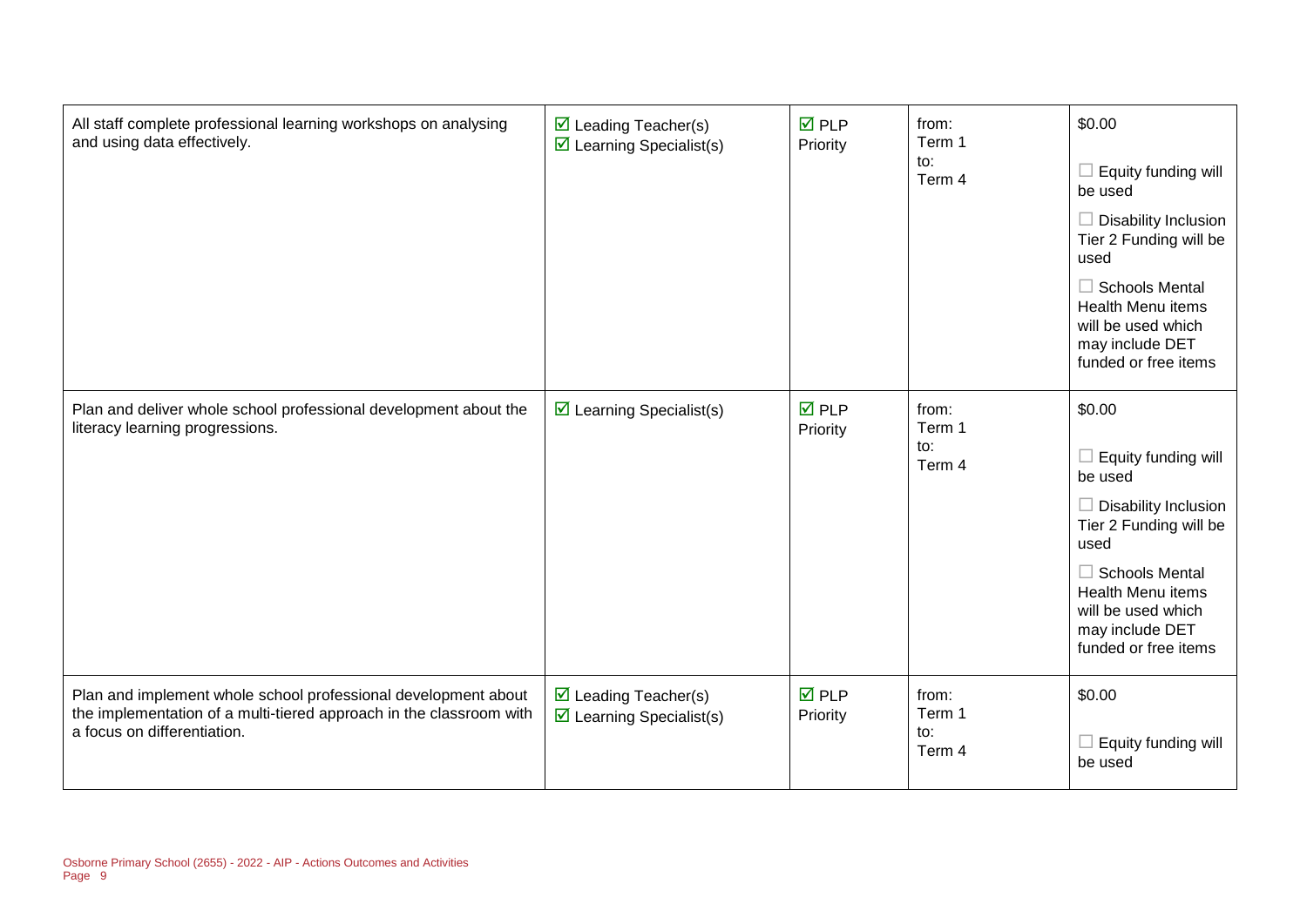|                                                         | $\Box$ Disability Inclusion<br>Tier 2 Funding will be<br>used<br>$\Box$ Schools Mental<br><b>Health Menu items</b><br>will be used which<br>may include DET<br>funded or free items                                                                                                                                                                                                                                                                                           |  |  |  |
|---------------------------------------------------------|-------------------------------------------------------------------------------------------------------------------------------------------------------------------------------------------------------------------------------------------------------------------------------------------------------------------------------------------------------------------------------------------------------------------------------------------------------------------------------|--|--|--|
| Goal 3                                                  | To improve numeracy outcomes for all students.                                                                                                                                                                                                                                                                                                                                                                                                                                |  |  |  |
| 12 Month Target 3.1                                     | To increase the percentage of students in the top two NAPLAN Numeracy bands from Year 3 to Year 5 to 52%                                                                                                                                                                                                                                                                                                                                                                      |  |  |  |
| 12 Month Target 3.2                                     | To increase the percentage of students achieving high growth in NAPLAN Numeracy to 27%.                                                                                                                                                                                                                                                                                                                                                                                       |  |  |  |
| 12 Month Target 3.3                                     | To improve the alignment of Semester 2 Teacher Judgement with NAPLAN (from a current range of 19% to 44%) to under 30%<br>according to the NAPLAN comparison to Teacher Judgement page within the Panorama report from the 'Age Expected level' to<br>'NAPLAN Top 2 bands.                                                                                                                                                                                                    |  |  |  |
| 12 Month Target 3.4                                     | In PAT Mathematics:<br>-85% of Year 2 students to reach a stanine score of 5 or above.<br>-85% of Year 4 students to reach a stanine score of 5 or above.                                                                                                                                                                                                                                                                                                                     |  |  |  |
| KIS <sub>1</sub><br><b>Building practice excellence</b> | Build a shared understanding of numeracy and numeracy development using the Numeracy Learning Progressions. (BPE)                                                                                                                                                                                                                                                                                                                                                             |  |  |  |
| <b>Actions</b>                                          | Build staff capacity to effectively utilise the student learning progressions to enhance the development of differentiated programs.                                                                                                                                                                                                                                                                                                                                          |  |  |  |
| <b>Outcomes</b>                                         | Students:<br>- will be able to identify what they need to do to improve, and feel encouraged and supported to do so.<br>Teachers:<br>- will understand how to support students requiring intervention and extension<br>- will understand how to utilise student assessment data as a source of feedback for individual students to inform teaching practice<br>- will understand how to utilise the numeracy learning progressions to support student achievement<br>Leaders: |  |  |  |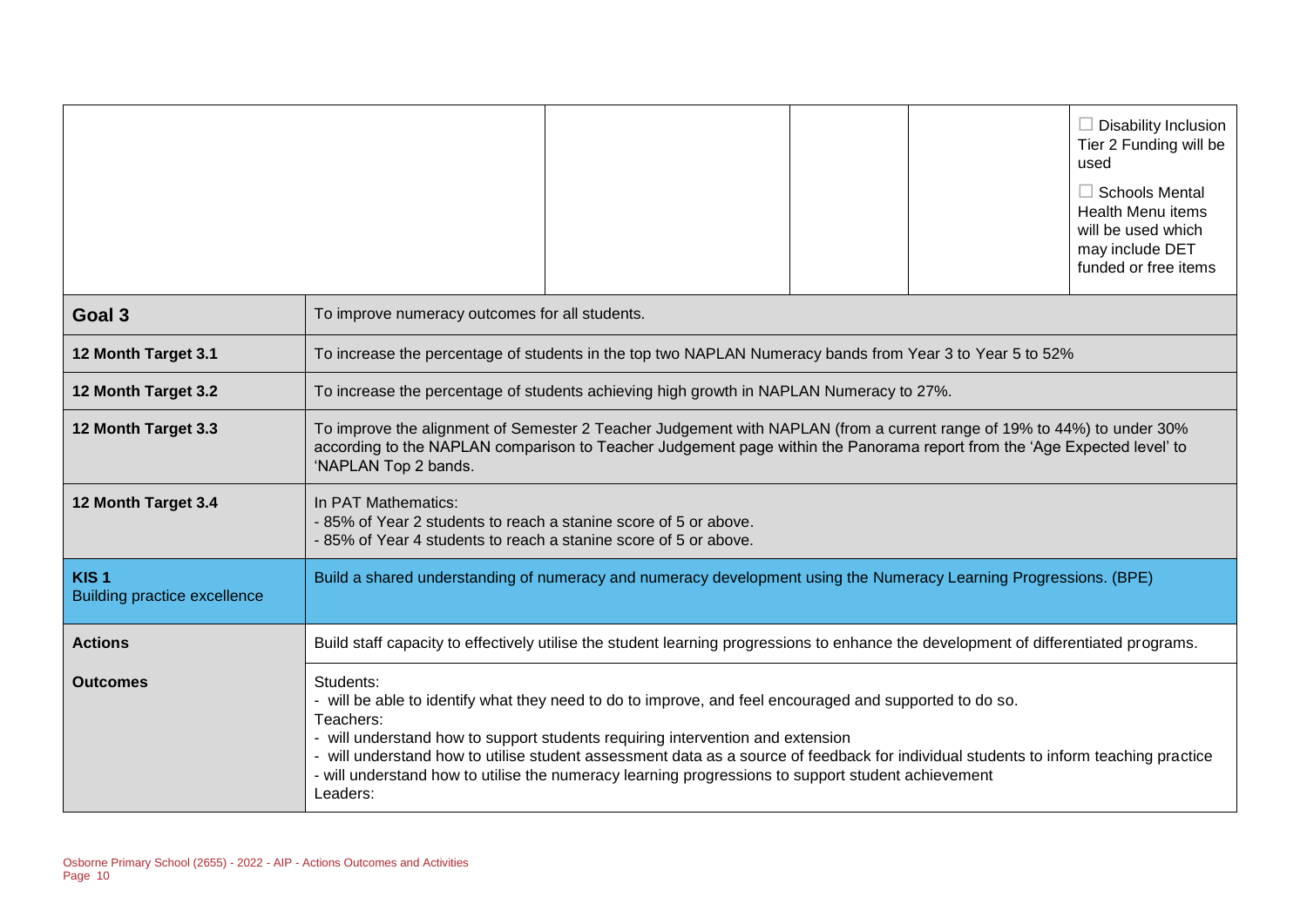|                                                                                                     | - will support staff to develop a deeper understanding of effective evidence based feedback.<br>- will have a strong knowledge of student data to provide feedback to staff on trends in student learning progress.                                                                                                                   |                                                                             |                                 |                                  |                                                                                                                                                                                                                                           |
|-----------------------------------------------------------------------------------------------------|---------------------------------------------------------------------------------------------------------------------------------------------------------------------------------------------------------------------------------------------------------------------------------------------------------------------------------------|-----------------------------------------------------------------------------|---------------------------------|----------------------------------|-------------------------------------------------------------------------------------------------------------------------------------------------------------------------------------------------------------------------------------------|
| <b>Success Indicators</b>                                                                           | Early Indicators:<br>- Curriculum documentation will show differentiation<br>- Data discussions will be evidenced in team planning minutes<br>Late Indicators:<br>- Victorian Curriculum judgments will show growth in learning.<br>- NAPLAN teacher Judgment alignment<br>- SSS: Collective Efficacy<br>- AtoSS: Stimulated Learning |                                                                             |                                 |                                  |                                                                                                                                                                                                                                           |
| <b>Activities and Milestones</b>                                                                    |                                                                                                                                                                                                                                                                                                                                       | <b>People Responsible</b>                                                   | Is this a PL<br><b>Priority</b> | When                             | <b>Funding Streams</b>                                                                                                                                                                                                                    |
| Plan and deliver whole school professional development about the<br>numeracy learning progressions. |                                                                                                                                                                                                                                                                                                                                       | $\triangleright$ Learning Specialist(s)                                     | <b>☑</b> PLP<br>Priority        | from:<br>Term 1<br>to:<br>Term 4 | \$0.00<br>Equity funding will<br>$\Box$<br>be used<br>$\Box$ Disability Inclusion<br>Tier 2 Funding will be<br>used<br>$\Box$ Schools Mental<br><b>Health Menu items</b><br>will be used which<br>may include DET<br>funded or free items |
| Implement the school wide Numeracy curriculum and pedagogical<br>guidelines                         |                                                                                                                                                                                                                                                                                                                                       | $\triangleright$ Leadership Team<br>$\triangleright$ Learning Specialist(s) | $\Box$ PLP<br>Priority          | from:<br>Term 1<br>to:<br>Term 4 | \$0.00<br>Equity funding will<br>be used                                                                                                                                                                                                  |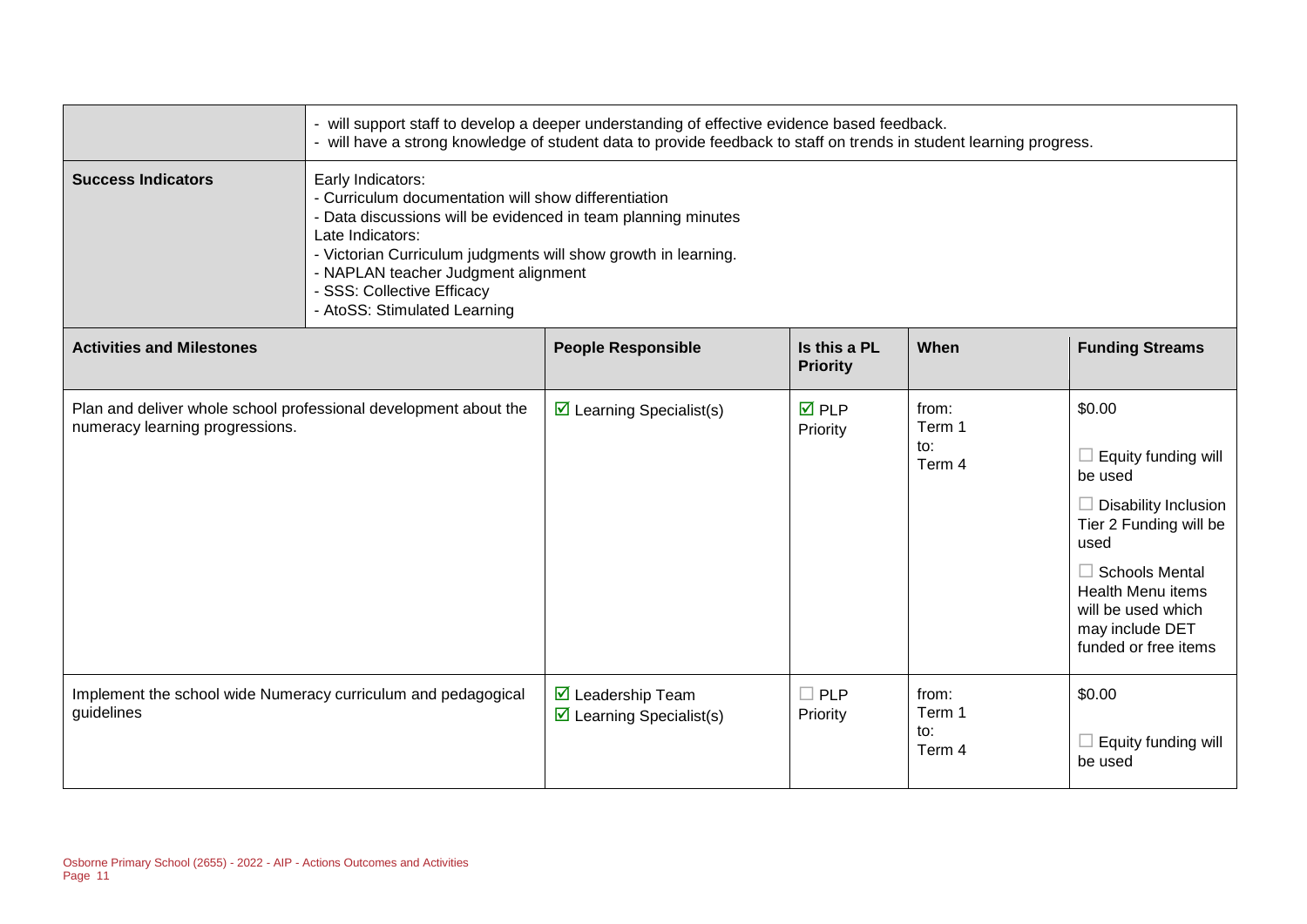|                                                                                                                                                   |                                         |                                |                                  | $\Box$ Disability Inclusion<br>Tier 2 Funding will be<br>used<br>$\Box$ Schools Mental<br>Health Menu items<br>will be used which<br>may include DET<br>funded or free items                                                    |
|---------------------------------------------------------------------------------------------------------------------------------------------------|-----------------------------------------|--------------------------------|----------------------------------|---------------------------------------------------------------------------------------------------------------------------------------------------------------------------------------------------------------------------------|
| Tutoring program with a numeracy focus is effectively implemented<br>and data recorded                                                            | $\triangleright$ Leading Teacher(s)     | $\Box$ PLP<br>Priority         | from:<br>Term 1<br>to:<br>Term 4 | \$0.00<br>$\Box$ Equity funding will<br>be used<br>$\Box$ Disability Inclusion<br>Tier 2 Funding will be<br>used<br>$\Box$ Schools Mental<br>Health Menu items<br>will be used which<br>may include DET<br>funded or free items |
| Plan whole school professional learning in evidence based<br>approaches to supporting students who need intervention or<br>extension in numeracy. | $\triangleright$ Learning Specialist(s) | $\overline{M}$ PLP<br>Priority | from:<br>Term 1<br>to:<br>Term 4 | \$0.00<br>$\Box$ Equity funding will<br>be used<br>$\Box$ Disability Inclusion<br>Tier 2 Funding will be<br>used<br>$\Box$ Schools Mental<br>Health Menu items<br>will be used which                                            |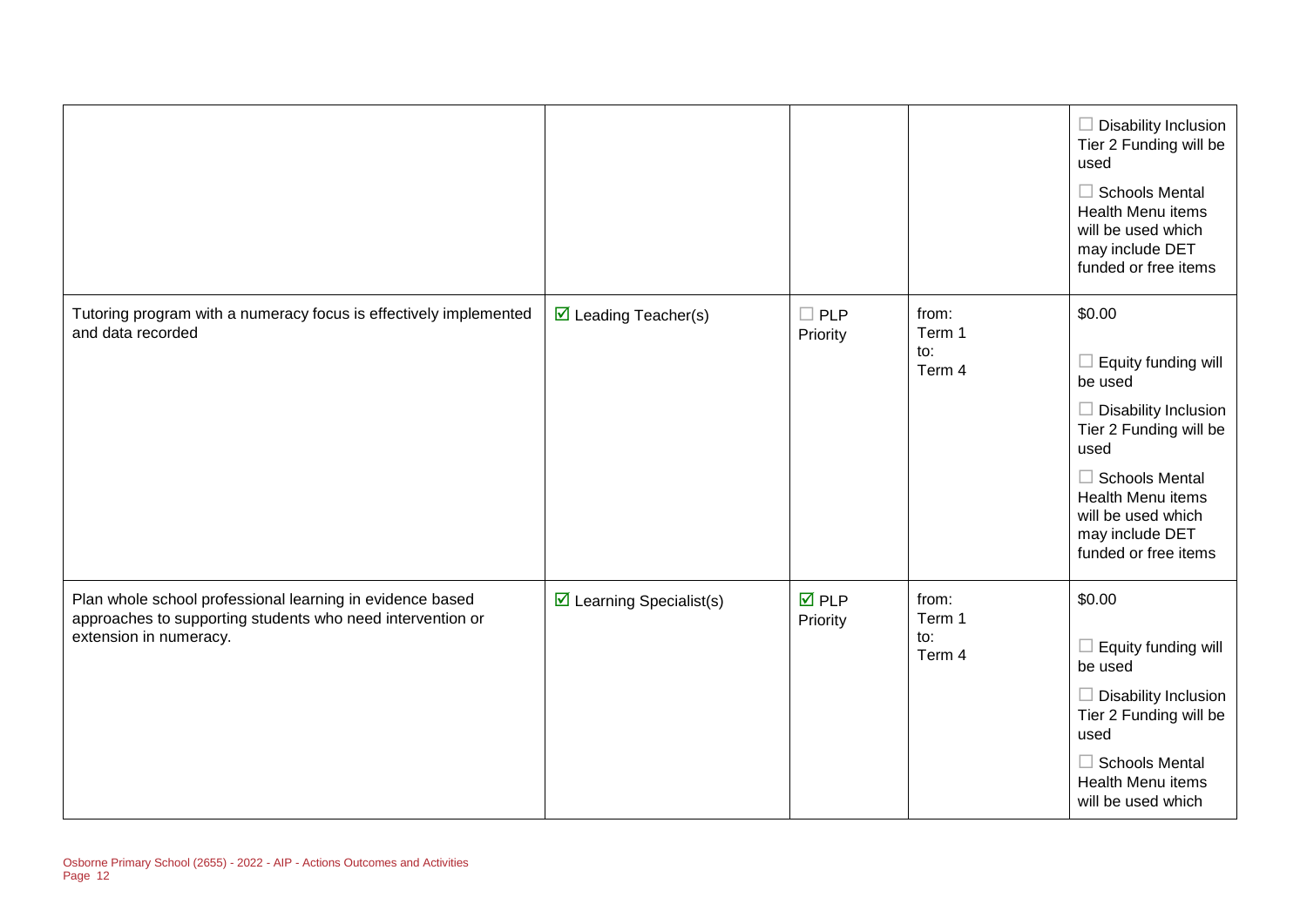|                                                                   |                                                                                                                                           |                                                                                                                                                                                                                                                                                                                                                                                                                                                                                                                                                                                     |  |  | may include DET<br>funded or free items |
|-------------------------------------------------------------------|-------------------------------------------------------------------------------------------------------------------------------------------|-------------------------------------------------------------------------------------------------------------------------------------------------------------------------------------------------------------------------------------------------------------------------------------------------------------------------------------------------------------------------------------------------------------------------------------------------------------------------------------------------------------------------------------------------------------------------------------|--|--|-----------------------------------------|
| Goal 4                                                            |                                                                                                                                           | To improve student engagement in learning with a focus on student voice and agency.                                                                                                                                                                                                                                                                                                                                                                                                                                                                                                 |  |  |                                         |
| 12 Month Target 4.1                                               | Student voice and agency to 90%<br>Motivation and interest to 92%<br>Stimulated learning to 92%                                           | To improve the percentage of positive responses in the AToSS for:                                                                                                                                                                                                                                                                                                                                                                                                                                                                                                                   |  |  |                                         |
| 12 Month Target 4.2                                               | Promote student ownership of learning goals to 92%<br>Use student feedback to improve practice to 84%                                     | To improve the percentage positive responses in the School Staff Survey for:                                                                                                                                                                                                                                                                                                                                                                                                                                                                                                        |  |  |                                         |
| 12 Month Target 4.3                                               | To reduce the percentage of students with 20 or more absence days to 20% or below.                                                        |                                                                                                                                                                                                                                                                                                                                                                                                                                                                                                                                                                                     |  |  |                                         |
| KIS <sub>1</sub><br>Intellectual engagement and<br>self-awareness | Build students' capabilities to empower their voice and agency in teaching and learning. (IEASA)                                          |                                                                                                                                                                                                                                                                                                                                                                                                                                                                                                                                                                                     |  |  |                                         |
| <b>Actions</b>                                                    | in the area of student voice and agency.                                                                                                  | Continue to refine the teachers understanding about the implementation of student voice whilst simultaneously empowering students                                                                                                                                                                                                                                                                                                                                                                                                                                                   |  |  |                                         |
| <b>Outcomes</b>                                                   | Students:<br>- will be able to actively contribute to their learning environment.<br>Teachers:<br>for effective student voice<br>Leaders: | - will contribute to curriculum direction and planning within their classroom.<br>- will consistently implement a range of assessment methods and tools to monitor student learning progress.<br>- will continue to implement a variety of information sources (e.g. surveys, assessment data) as a means of providing opportunities<br>- will be able to clearly articulate what student voice and agency looks like at Osborne Primary School.<br>- will plan and deliver whole school professional development about strategies to further implement authentic student voice and |  |  |                                         |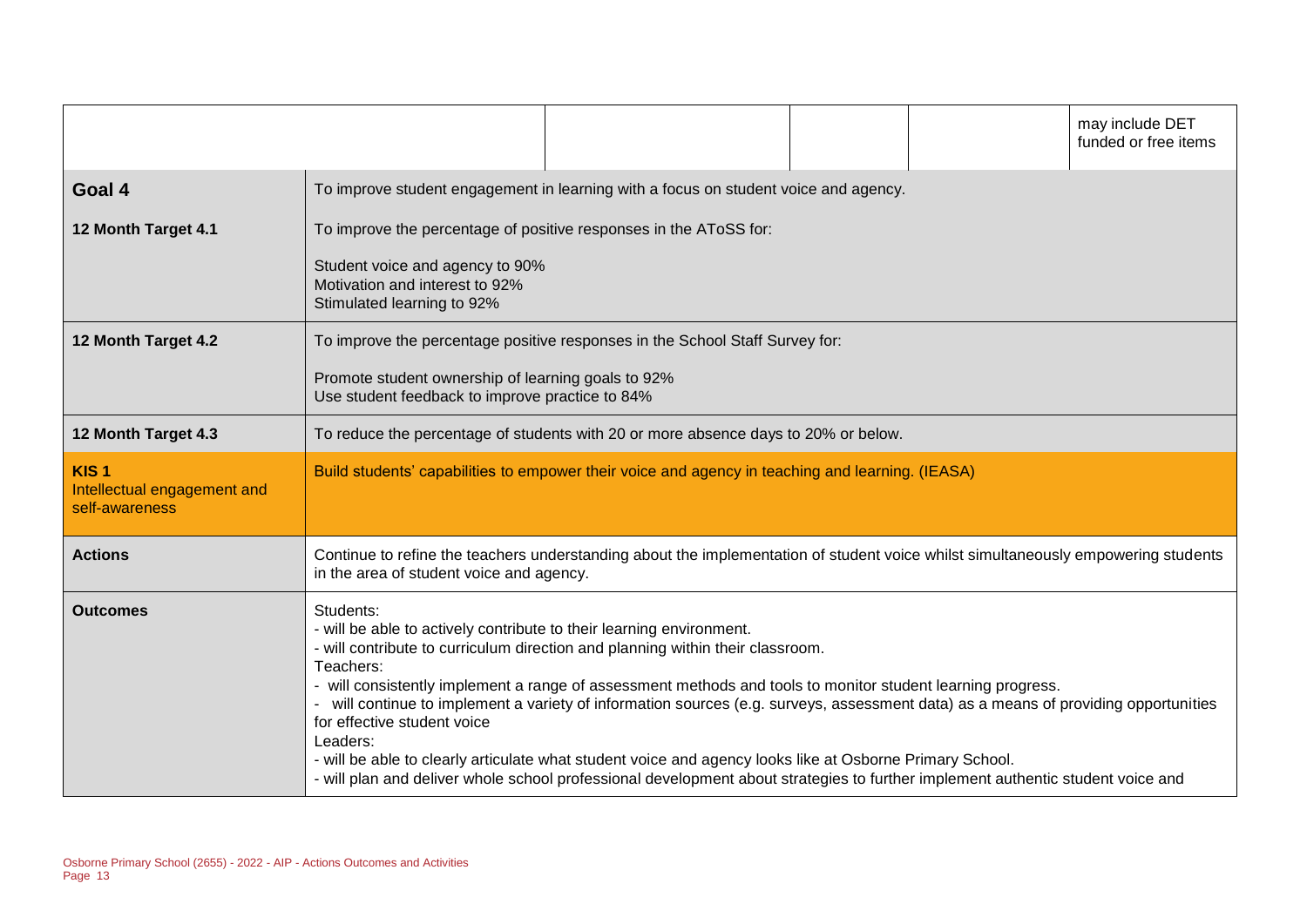|                                                                                                                                                              | agency across the curriculum. regularly model the use of strategies to implement effective and authentic student voice, agency and<br>leadership.                                                                                                                                                                                                                        |                                   |                                 |                                  |                                                                                                                                                                                                                                        |  |
|--------------------------------------------------------------------------------------------------------------------------------------------------------------|--------------------------------------------------------------------------------------------------------------------------------------------------------------------------------------------------------------------------------------------------------------------------------------------------------------------------------------------------------------------------|-----------------------------------|---------------------------------|----------------------------------|----------------------------------------------------------------------------------------------------------------------------------------------------------------------------------------------------------------------------------------|--|
| <b>Success Indicators</b>                                                                                                                                    | Early Indicators:<br>- Student voice will be more evident in classrooms<br>- Learning Walks and conversations with students will demonstrate this<br>Late Indicators<br>- AtoSS: Attitudes to School<br>- Cases: proportion of students with less than 20 absent days<br>- Atoss: Student Voice and Agency<br>- SSS: Use of student feedback to inform teaching practice |                                   |                                 |                                  |                                                                                                                                                                                                                                        |  |
| <b>Activities and Milestones</b>                                                                                                                             |                                                                                                                                                                                                                                                                                                                                                                          | <b>People Responsible</b>         | Is this a PL<br><b>Priority</b> | When                             | <b>Funding Streams</b>                                                                                                                                                                                                                 |  |
| Plan and deliver whole school professional development about<br>strategies to further implement authentic student voice and agency<br>across the curriculum. |                                                                                                                                                                                                                                                                                                                                                                          | $\triangledown$ Wellbeing Team    | $\overline{M}$ PLP<br>Priority  | from:<br>Term 1<br>to:<br>Term 4 | \$0.00<br>$\Box$ Equity funding will<br>be used<br>$\Box$ Disability Inclusion<br>Tier 2 Funding will be<br>used<br>$\Box$ Schools Mental<br><b>Health Menu items</b><br>will be used which<br>may include DET<br>funded or free items |  |
| All staff implement the student voice and agency school based<br>continuum across all curriculum areas.                                                      |                                                                                                                                                                                                                                                                                                                                                                          | $\overline{\mathbf{M}}$ All Staff | $\square$ PLP<br>Priority       | from:<br>Term 1<br>to:<br>Term 4 | \$0.00<br>$\Box$ Equity funding will<br>be used                                                                                                                                                                                        |  |